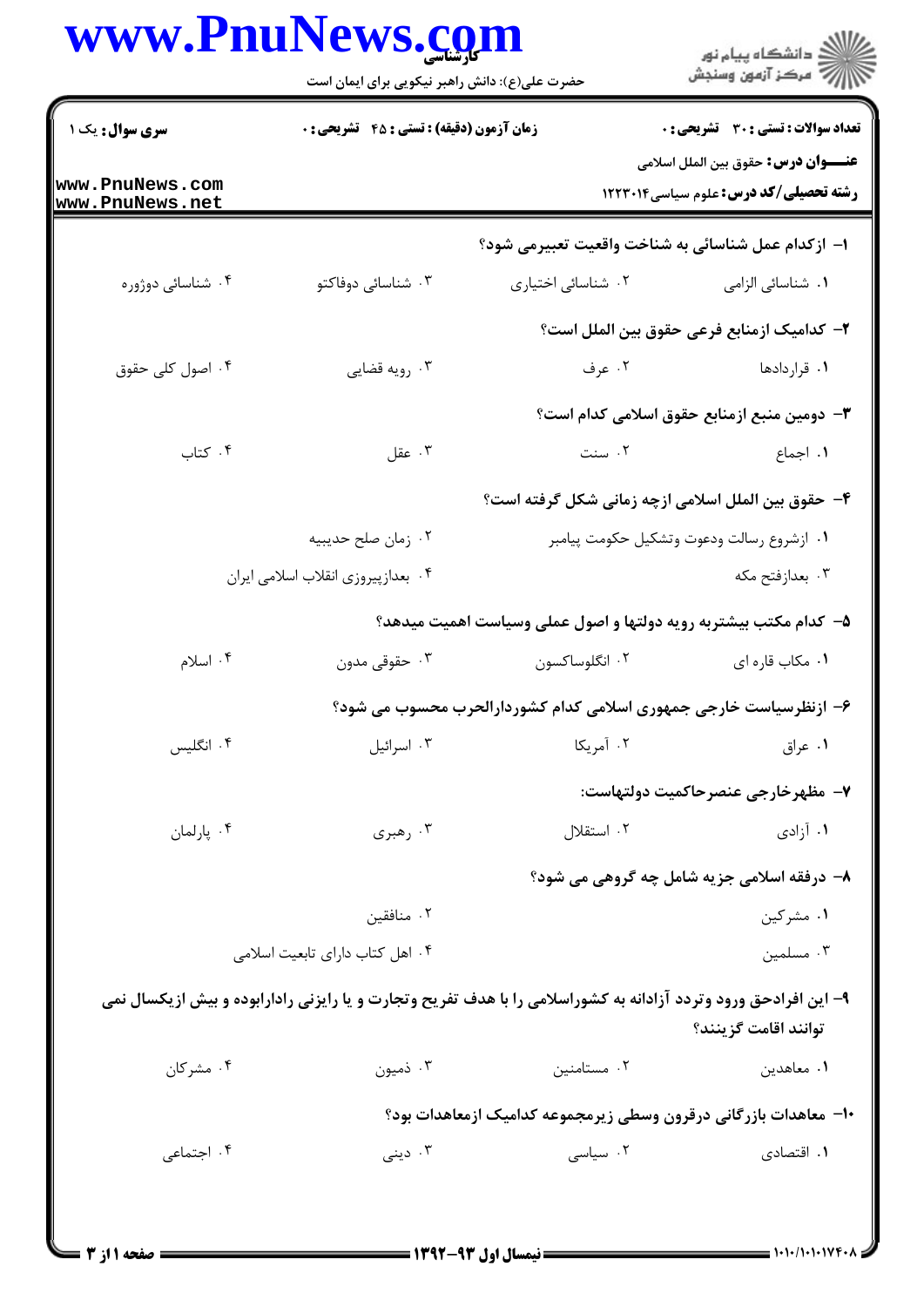|                                           | www.PnuNews.com<br>حضرت علی(ع): دانش راهبر نیکویی برای ایمان است                          |                                                       | ڪ دانشڪاه پيام نور<br>ر∕⊂ مرڪز آزمون وسنڊش                                                                                                                                                                                                                                                                                                                                                                            |
|-------------------------------------------|-------------------------------------------------------------------------------------------|-------------------------------------------------------|-----------------------------------------------------------------------------------------------------------------------------------------------------------------------------------------------------------------------------------------------------------------------------------------------------------------------------------------------------------------------------------------------------------------------|
| <b>سری سوال : ۱ یک</b>                    | زمان آزمون (دقیقه) : تستی : 45 آتشریحی : 0                                                |                                                       | تعداد سوالات : تستى : 30 - تشريحي : 0                                                                                                                                                                                                                                                                                                                                                                                 |
| www.PnuNews.com<br>www.PnuNews.net        |                                                                                           |                                                       | <b>عنــــوان درس:</b> حقوق بين الملل اسلامي<br><b>رشته تحصیلی/کد درس:</b> علوم سیاسی1۲۲۳۰۱۴                                                                                                                                                                                                                                                                                                                           |
|                                           | 11– كسانيكه استصلاح راحجت ومنبع حقوق اسلامي ميدانندكدام شرط رابراي پذيرش آن بيان ميدارند؟ |                                                       |                                                                                                                                                                                                                                                                                                                                                                                                                       |
| ۰۴ قطعی بودن                              | ۰۳ جزئی بودن                                                                              | ۰۲ نسبي بودن                                          | ۰۱ اختیاری بودن                                                                                                                                                                                                                                                                                                                                                                                                       |
|                                           |                                                                                           |                                                       | ۱۲- قبح ظلم وخیانت درامانت به کدامیک ازمواردذیل اشاره دارد؟                                                                                                                                                                                                                                                                                                                                                           |
| ۰۴ قياس                                   | ۰۳ مستقلات عقلیه                                                                          | ٢. استلزامات عقليه                                    | ٠١ مستقلات شرعيه                                                                                                                                                                                                                                                                                                                                                                                                      |
|                                           |                                                                                           |                                                       | ۱۳– هدف قرآن ازاقراربه مشروعیت معاهدات چیست؟                                                                                                                                                                                                                                                                                                                                                                          |
|                                           | ۰۲ تاراج ضعفا                                                                             |                                                       | ۰۱ تمسک به قدرت                                                                                                                                                                                                                                                                                                                                                                                                       |
|                                           | ۰۴ احترام به حقوق مستضعفين                                                                |                                                       | ۰۳ سیطره دیگران                                                                                                                                                                                                                                                                                                                                                                                                       |
|                                           |                                                                                           |                                                       | ۱۴– ازنظراسلام کدام روش حاکمیت ومالکیت بریک سرزمین شرعی وجایزاست؟                                                                                                                                                                                                                                                                                                                                                     |
| ۰۲ استیلابرسرزمینهای بدون مالک            |                                                                                           |                                                       | ١. لشكركشي وفتح                                                                                                                                                                                                                                                                                                                                                                                                       |
|                                           | ۰۴ مالک شدن تدریجی                                                                        |                                                       | ۰۳ تفویض وواگذاری آن                                                                                                                                                                                                                                                                                                                                                                                                  |
|                                           |                                                                                           |                                                       | ۱۵– درکدامیک ازمواردذیل براستثناپذیری اصل نسبی بودن معاهدات تاکیدشده است؟                                                                                                                                                                                                                                                                                                                                             |
| ۰۲ عهدنامه هایی که به دولت ثالث ضرربرساند |                                                                                           |                                                       | ۰۱ عهدنامه های منفعتی                                                                                                                                                                                                                                                                                                                                                                                                 |
|                                           | ۰۴ عهدنامه های الزام آور                                                                  |                                                       | ۰۳ شرط دولت كامله الوداد                                                                                                                                                                                                                                                                                                                                                                                              |
|                                           | ۱۶– ازدیدگاه اسلام زمانیکه پیمانی خاص بادیگرکشورهای جهان منعقدشده تخلف ازآن چه حکمی دارد؟ |                                                       |                                                                                                                                                                                                                                                                                                                                                                                                                       |
| ۰۴ واجب است                               | ۰۳ مباح است                                                                               | ۰۲ ممنوع است                                          | ۰۱ جایزاست                                                                                                                                                                                                                                                                                                                                                                                                            |
|                                           |                                                                                           |                                                       | ۱۷– اولین سفیراعزامی پیامبربه دربارقیصرروم چه نام داشت؟                                                                                                                                                                                                                                                                                                                                                               |
| ۰۴ ابوذر                                  | ۰۳ دحیه بن خلیفه کلبی                                                                     | ۰۲ سلمان                                              | ٠١ جعفرابن ابيطالب                                                                                                                                                                                                                                                                                                                                                                                                    |
|                                           | ۱۸– تغییرشکل درحکومت وسازمان سیاسی چه تاثیری در تعهدات بین المللی یک دولت دارد؟           |                                                       |                                                                                                                                                                                                                                                                                                                                                                                                                       |
|                                           | ۰۲ تعهدات رالغو می کند                                                                    |                                                       | ۰۱ تاثیری ندارد                                                                                                                                                                                                                                                                                                                                                                                                       |
|                                           | ۰۴ موحب بزرگی وعظمت دولت میشود                                                            |                                                       | ۰۳ ازشخصیت دولت می کاهد                                                                                                                                                                                                                                                                                                                                                                                               |
|                                           |                                                                                           |                                                       | 19-  يك مفهوم حقوق طبيعي درمقابل حقوق تحققي وبه معنى عدالت عالي است:                                                                                                                                                                                                                                                                                                                                                  |
| ۰۴ قانون                                  | ۰۳ احسان                                                                                  | ۲. انصاف                                              | ۰۱ عدل                                                                                                                                                                                                                                                                                                                                                                                                                |
|                                           |                                                                                           |                                                       | ۲۰– حکم جهاددرصورت درخواست ودستورامام( ع)کدام مورداست؟                                                                                                                                                                                                                                                                                                                                                                |
| ۰۴ مباح                                   | ۰۳ مستحب                                                                                  | ۰۲ واجب عيني                                          | ۰۱ واجب کفایی                                                                                                                                                                                                                                                                                                                                                                                                         |
| <b>- صفحه 12; 3</b>                       |                                                                                           | ـــــــــــــــــــــــ نیمسال اول ۹۳-۱۳۹۲ ــــــــــ | $\frac{1}{1-\frac{1}{1-\frac{1}{1-\frac{1}{1-\frac{1}{1-\frac{1}{1-\frac{1}{1-\frac{1}{1-\frac{1}{1-\frac{1}{1-\frac{1}{1-\frac{1}{1-\frac{1}{1-\frac{1}{1-\frac{1}{1-\frac{1}{1-\frac{1}{1-\frac{1}{1-\frac{1}{1-\frac{1}{1-\frac{1}{1-\frac{1}{1-\frac{1}{1-\frac{1}{1-\frac{1}{1-\frac{1}{1-\frac{1}{1-\frac{1}{1-\frac{1}{1-\frac{1}{1-\frac{1}{1-\frac{1}{1-\frac{1}{1-\frac{1}{1-\frac{1}{1-\frac{1}{1-\frac{1$ |